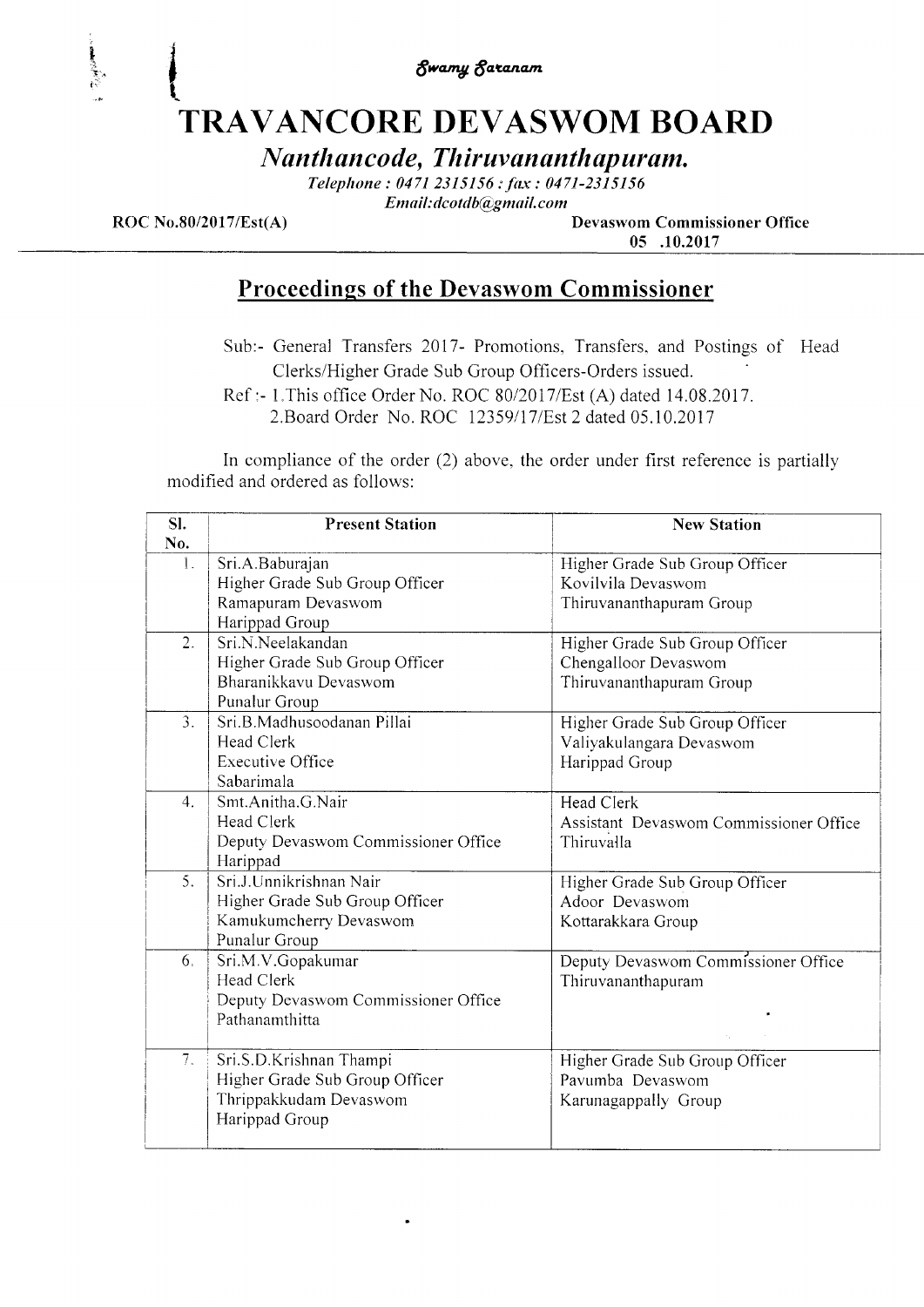| ų   |                                                                                   |                                                                                                            |
|-----|-----------------------------------------------------------------------------------|------------------------------------------------------------------------------------------------------------|
| 8.  | Sri.P.Sivakumar                                                                   | Higher Grade Sub Group Officer                                                                             |
|     | Head Clerk                                                                        | Sangumugham Devaswom                                                                                       |
|     | Board Office                                                                      | Thiruvananthapuram Group                                                                                   |
| 9.  | Smt.Silpa Chandran                                                                | <b>Head Clerk</b>                                                                                          |
|     | Head Clerk                                                                        | Assistant Devaswom Commissioner Office                                                                     |
|     | Assistant Devaswom Commissioner Office                                            | Kottarakkara                                                                                               |
|     | Kollam                                                                            |                                                                                                            |
| 10. | Smt. P.R .Meera                                                                   | Head Clerk                                                                                                 |
|     | Head Clerk                                                                        | Assistant Devaswom Commissioner Office                                                                     |
|     | Assistant Devaswom Commissioner Office                                            | Aranmula                                                                                                   |
|     | Kottayam                                                                          |                                                                                                            |
|     | 11. Sri.P.R.Sreesankar                                                            | Higher Grade Sub Group Officer                                                                             |
|     | Higher Grade Sub Group Officer                                                    | Kayamkulam Puthiyedam Devaswom                                                                             |
|     | Pathiramkulangara Devaswom                                                        | Mavelikkara Group                                                                                          |
|     | Harippad Group                                                                    |                                                                                                            |
|     | Sri.P.Ayyappan<br>12.                                                             | Higher Grade Sub Group Officer<br>Veeranakavu Devaswom                                                     |
|     | Higher Grade Sub Group Officer                                                    |                                                                                                            |
|     | Sakthikulanagara Devaswom                                                         | Neyyatinkara Group                                                                                         |
|     | Kollam Group<br>Sri.G.Sanal Kumar                                                 | Higher Grade Sub Group Officer                                                                             |
|     | 13.<br>Higher Grade Sub Group Officer                                             | Vaikundapuram Devaswom                                                                                     |
|     | Kilikollur Devaswom, Kollam Group                                                 | Punalur Group                                                                                              |
|     | Smt.O.P.Renuka<br>14.                                                             | <b>Head Clerk</b>                                                                                          |
|     | Higher Grade Sub Group Officer                                                    | Deputy Devaswom Commissioner Office                                                                        |
|     | Vettikavala Devaswom                                                              | Pathanamthitta                                                                                             |
|     | Kottarakkara Group                                                                |                                                                                                            |
|     | Smt.S.Ashadevi<br>15.                                                             | Higher Grade Sub Group Officer                                                                             |
|     | Higher Grade Sub Group Officer                                                    | Pathiramkulangara Devaswom                                                                                 |
|     | Valiyakulangara Devaswom                                                          | Harippad Group                                                                                             |
|     | Harippad Group                                                                    |                                                                                                            |
|     | 16.                                                                               | Sri.S.Harikumar, Ist Grade Sub Group Officer, Pathiyoor Devaswom, Harippad Group                           |
|     |                                                                                   | the senior most in the cadre of senior Clerk /I <sup>st</sup> Grade Sub Group Officer is promoted to the   |
|     |                                                                                   | cadre of Head Clerk /Higher Grade Sub Group Officer in the scale of pay of Rs27800-59400                   |
|     | and posted as Higher Grade Sub Group Officer, Ramapuram Devaswom, Harippad Group. |                                                                                                            |
|     | 17.                                                                               | Sri.D.Vasudevan Nambiyar, Ist Grade Sub Group Officer, Melila Devaswom, Kottarakkara                       |
|     |                                                                                   | Group the next senior in the cadre of senior Clerk /I <sup>st</sup> Grade Sub Group Officer is promoted to |
|     |                                                                                   | the cadre of Head Clerk /Higher Grade Sub Group Officer in the above scale of pay and posted               |
|     | as Higher Grade Sub Group Officer, Kamukumchery Devaswom, Punalur Group.          |                                                                                                            |
|     | 18.                                                                               | Sri.C.S.Damodaran Unni, Ist Grade Accountant, Ettumanoor Devaswom, Ettumanoor Group                        |
|     |                                                                                   | the next senior in the cadre of senior Clerk /I <sup>st</sup> Grade Sub Group Officer is promoted to the   |
|     |                                                                                   | cadre of Head Clerk /Higher Grade Sub Group Officer in the above scale of pay and posted as                |
|     | Head Clerk, Assistant Devaswom Commissioner Office, Kottayam Group.               |                                                                                                            |
|     | 19.                                                                               | Sri.T.P.Narayanan Namboothiri, Ist Grade Sub Group Officer, Kizhakkambalam Devaswom,                       |
|     |                                                                                   | North Paravur Group the next senior in the cadre of senior Clerk /I <sup>st</sup> Grade Sub Group Officer  |
|     |                                                                                   | is promoted to the cadre of Head Clerk /Higher Grade Sub Group Officer in the above scale of               |
|     | pay and posted as Manager, Kshethrakalapeedom, Vaikom.                            |                                                                                                            |
|     | 20.                                                                               | Sri.C.G.Sathyan, Ist Grade Sub Group Officer, Aluva Krishnaswamy Devaswom, North                           |
|     |                                                                                   | Paravur Group the next senior in the cadre of senior Clerk /I <sup>st</sup> Grade Sub Group Officer is     |
|     |                                                                                   | promoted to the cadre of Head Clerk /Higher Grade Sub Group Officer in the above scale of                  |
|     |                                                                                   | pay and posted as Higher Grade Sub Group Officer, Thiruvarppu Devaswom, Kottayam                           |
|     | Group.                                                                            |                                                                                                            |
|     |                                                                                   |                                                                                                            |

 $\ddot{\phantom{1}}$ 

t ,r. aa'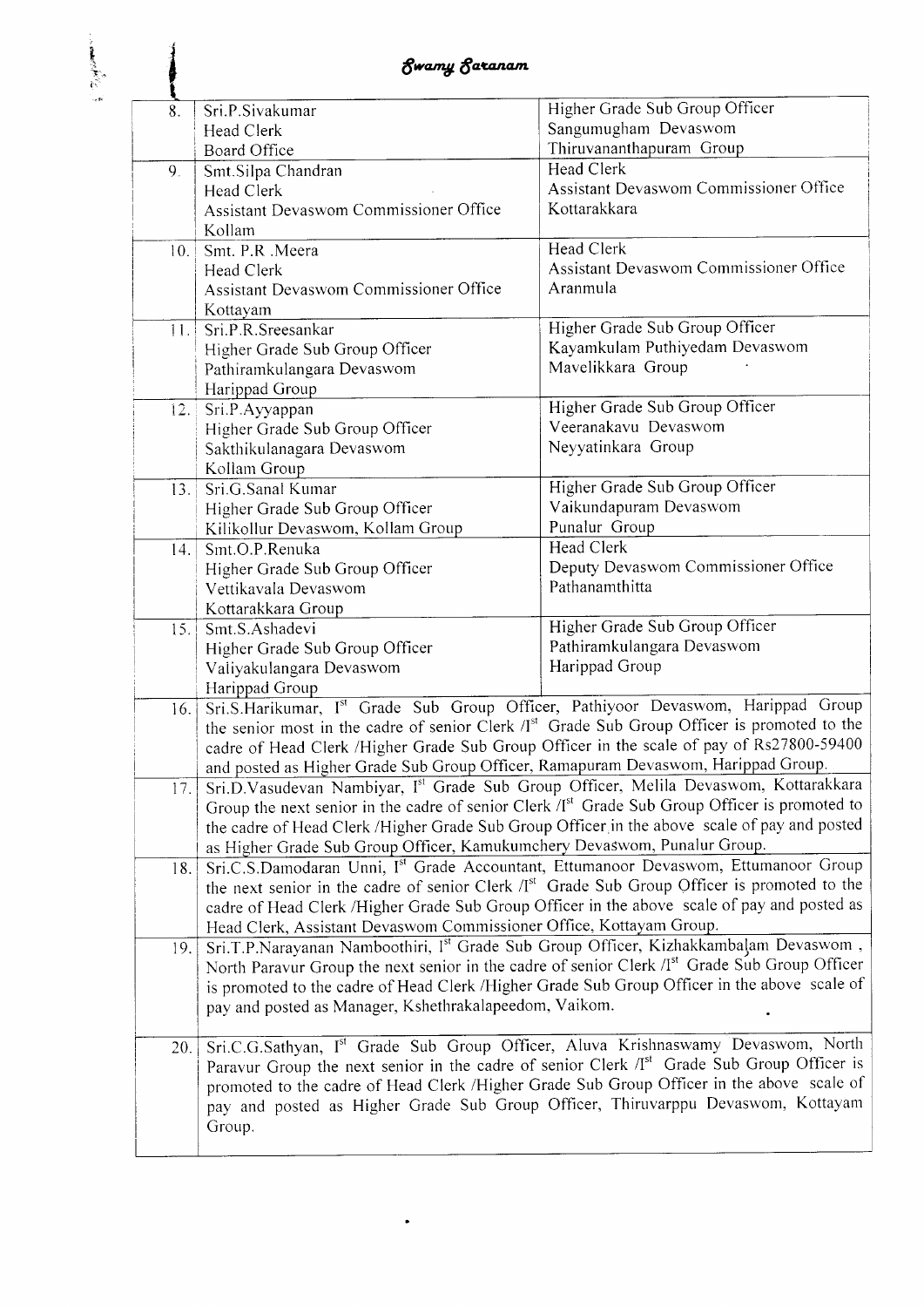| <b>Swamy Saranam</b> |                                                                                                                                                                                                                                                                                                                                                                                                                                 |  |
|----------------------|---------------------------------------------------------------------------------------------------------------------------------------------------------------------------------------------------------------------------------------------------------------------------------------------------------------------------------------------------------------------------------------------------------------------------------|--|
| 21.                  | Sri. V .Hari, Ist Grade Sub Group Officer, Rameswaram Devaswom, Kollam Group the next<br>senior in the cadre of senior Clerk /Ist Grade Sub Group Officer is promoted to the cadre of<br>Head Clerk /Higher Grade Sub Group Officer in the above scale of pay and posted as Higher<br>Grade Sub Group Officer, Sakthikulangara Devaswom, Kollam Group.                                                                          |  |
| 22.                  | Sri.T.R.Chandrasekhara Marar, Ist Grade Sub Group Officer, Mundakayam Devaswom,<br>Mundakayam Group the next senior in the cadre of senior Clerk /I <sup>st</sup> Grade Sub Group Officer<br>is promoted to the cadre of Head Clerk /Higher Grade Sub Group Officer in the above scale of<br>pay and posted as Head Clerk, Board Office.                                                                                        |  |
| 23.                  | Sri.C.Rajan, Ist Grade Sub Group Officer, Keleswaram Devaswom, Varkala Group the next<br>senior in the cadre of senior Clerk /Ist Grade Sub Group Officer is promoted to the cadre of<br>Head Clerk /Higher Grade Sub Group Officer in the above scale of pay and posted as Higher<br>Grade Sub Group Officer, Thirichittoor Devaswom, Ulloor Group.                                                                            |  |
| 24.                  | Sri.D.V.Gopalakrishnan, Senior Clerk , Assistant Devaswom Commissioner Office,<br>Ambalapuzha the next senior in the cadre of senior Clerk /I <sup>st</sup> Grade Sub Group Officer is<br>promoted to the cadre of Head Clerk /Higher Grade Sub Group Officer in the above scale of<br>pay and posted as Head Clerk, Assistant Devaswom Commissioner Office, Ambalapuzha                                                        |  |
| 25.                  | Sri.N.Harikumar, Senior Clerk, Board Office the next senior in the cadre of senior Clerk /[st]<br>Grade Sub Group Officer is promoted to the cadre of Head Clerk /Higher Grade Sub Group<br>Officer in the above scale of pay and posted as Head Clerk, Board Office.                                                                                                                                                           |  |
| 26.                  | Smt.N.UshaRani, Senior Clerk, Assistant Devaswom Commissioner Office, Thrikkariyoor the<br>next senior in the cadre of senior Clerk /I <sup>st</sup> Grade Sub Group Officer is promoted to the cadre<br>of Head Clerk /Higher Grade Sub Group Officer in the above scale of pay and posted as<br>Higher Grade Sub Group Officer, Pakkil Devaswom, Kottayam Group.                                                              |  |
| 27.                  | Smt.Kavitha.G.Nair, Ist Grade Sub Group Officer, Karikkode Devaswom, Thrikkariyoor Group<br>the next senior in the cadre of senior Clerk /Ist Grade Sub Group Officer is promoted to the<br>cadre of Head Clerk /Higher Grade Sub Group Officer in the above scale of pay and posted as<br>Higher Grade Sub Group Officer, Vettikkavala Devaswom, Kottarakkara Group.(She will be<br>on duty at Assistant Audit Office, Aluva). |  |
| 28.                  | Sri.P.Anilkumar, Ist Grade Sub Group Officer, Chenthitta Devaswom, Thiruvananthapuram<br>Group the next senior in the cadre of senior Clerk /I <sup>st</sup> Grade Sub Group Officer is promoted to<br>the cadre of Head Clerk /Higher Grade Sub Group Officer in the above scale of pay and posted<br>as Higher Grade Sub Group Officer, Gowreesapattom Devaswom, Ulloor Group.                                                |  |
| 29.                  | Sri.C.Raj Mohan, I <sup>st</sup> Grade Sub Group Officer, Kollurvila Devaswom, Kollam Group the next<br>senior in the cadre of senior Clerk /Ist Grade Sub Group Officer is promoted to the cadre of<br>Head Clerk /Higher Grade Sub Group Officer in the above scale of pay and posted as Higher<br>Grade Sub Group Officer, Kilikolloor Devaswom, Kollam Group.                                                               |  |
| 30.                  | Sri.G.Vikraman Pillai, Ist Grade Sub Group Officer, Umayanalloor Devaswom, Kollam Group<br>the next senior in the cadre of senior Clerk /Ist Grade Sub Group Officer is promoted to the<br>cadre of Head Clerk /Higher Grade Sub Group Officer in the above scale of pay and posted as<br>Higher Grade Sub Group Officer, Anandavalleeswaram Devaswom, Kollam Group.                                                            |  |
| 31.                  | Smt.P.Jayasree, Ist Grade Accountant, Vaikom Devaswom, Vaikom Group the next senior in<br>the cadre of senior Clerk /I <sup>st</sup> Grade Sub Group Officer is promoted to the cadre of Head Clerk<br>/Higher Grade Sub Group Officer in the above scale of pay and posted as Higher Grade Sub<br>Group Officer, Chalinarayanapuram Devaswom, Ambalappuzha Group.                                                              |  |
| 32.                  | Smt.V.Usha Kumari, Ist Grade Sub Group Officer, Thattarambalam Devaswom, Mavelikkara<br>Group the next senior in the cadre of senior Clerk /I <sup>st</sup> Grade Sub Group Officer is promoted to<br>the cadre of Head Clerk /Higher Grade Sub Group Officer in the above scale of pay and posted<br>as Higher Grade Sub Group Officer, Pandavarkavu Devaswom, Harippad Group.                                                 |  |
| 33.                  | Smt. O.Anithakumari Amma, Senior Clerk, Assistant Devaswom Commissioner Office,<br>Kollam the next senior in the cadre of senior Clerk /I <sup>st</sup> Grade Sub Group Officer is promoted<br>to the cadre of Head Clerk /Higher Grade Sub Group Officer in the above scale of pay and<br>posted as Head Clerk, Devaswom Commissioner Office                                                                                   |  |

l | '--'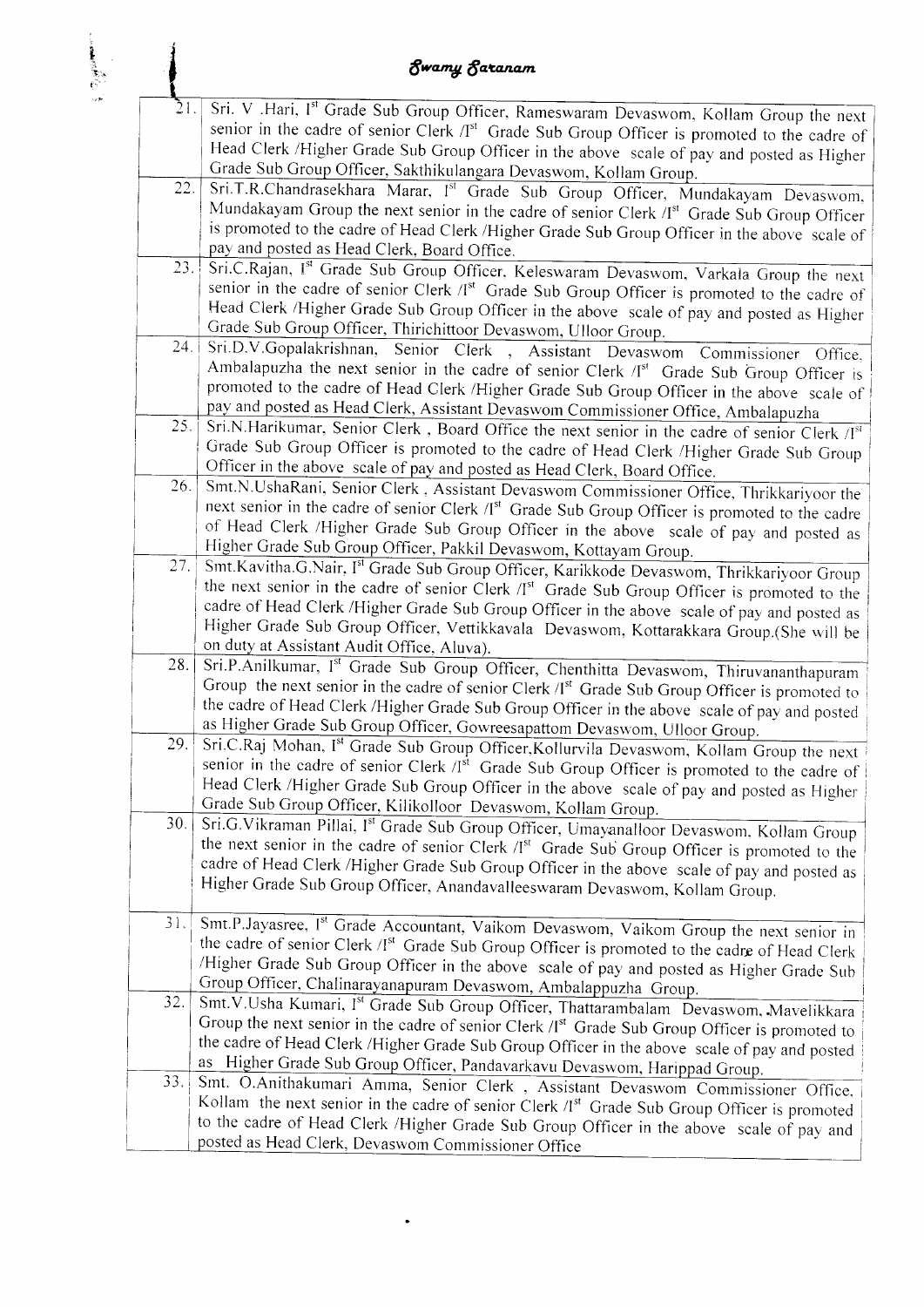# **Swamy Saranam**

| 34. |     | Sri.M.Govindan Namboothiri, Ist Grade Sub Group Officer, Kunnanthanam Devaswom,                                                                                                                  |
|-----|-----|--------------------------------------------------------------------------------------------------------------------------------------------------------------------------------------------------|
|     |     | Thiruvalla the next senior in the cadre of senior Clerk /I <sup>st</sup> Grade Sub Group Officer is<br>promoted to the cadre of Head Clerk /Higher Grade Sub Group Officer in the above scale of |
|     |     | pay and posted as Higher Grade Sub Group Officer, Vazhapally Devaswom, Changanassery                                                                                                             |
|     |     |                                                                                                                                                                                                  |
|     |     |                                                                                                                                                                                                  |
|     |     | Sri. R. Vinod., Ist Grade Sub Group Officer, Vadavathoor Devaswom, Kottayam Group the                                                                                                            |
| 35. |     | next senior in the cadre of senior Clerk /I <sup>st</sup> Grade Sub Group Officer is promoted to the cadre                                                                                       |
|     |     | of Head Clerk /Higher Grade Sub Group Officer in the above scale of pay and posted as Head                                                                                                       |
|     |     |                                                                                                                                                                                                  |
|     |     | Clerk, Executive Office, Sabarimala.<br>Sri.S.Govindan Potty, I <sup>st</sup> Grade Sub Group Officer, Uparikunnam Devaswom, Kollam Group                                                        |
| 36. |     | the next senior in the cadre of senior Clerk /I <sup>st</sup> Grade Sub Group Officer is promoted to the                                                                                         |
|     |     |                                                                                                                                                                                                  |
|     |     | cadre of Head Clerk /Higher Grade Sub Group Officer in the above scale of pay and posted as                                                                                                      |
|     |     | Head Clerk, Assistant Devaswom Commissioner Office, Kollam.                                                                                                                                      |
| 37. |     | Sri.M.R.Sreenivasan, Senior Auditor, Assistant Audit Office, Aluva the next senior in the                                                                                                        |
|     |     | cadre of senior Clerk /I <sup>st</sup> Grade Sub Group Officer is promoted to the cadre of Head Clerk                                                                                            |
|     |     | /Higher Grade Sub Group Officer in the above scale of pay and posted as, Head Clerk,                                                                                                             |
|     |     | Assistant Devaswom Commissioner Office, Varkala.                                                                                                                                                 |
|     |     | Smt. R.Bindu, Ist Grade Sub Group Officer, Muringamangalam Devaswom, Aranmula Group                                                                                                              |
|     | 38. |                                                                                                                                                                                                  |
|     |     | the next senior in the cadre of senior Clerk /I <sup>st</sup> Grade Sub Group Officer is promoted to the                                                                                         |
|     |     | cadre of Head Clerk /Higher Grade Sub Group Officer in the above scale of pay and posted as                                                                                                      |
|     |     | Higher Grade Sub Group Officer, Puthiyedam Devaswom, Punalur Group.                                                                                                                              |
|     | 39. | Smt.J.Asha Kumari, Ist Grade Sub Group Officer, Koipally Karanma Devaswom, Mavelikkara                                                                                                           |
|     |     | Group the next senior in the cadre of senior Clerk /I <sup>st</sup> Grade Sub Group Officer is promoted to                                                                                       |
|     |     | the cadre of Head Clerk /Higher Grade Sub Group Officer in the above scale of pay and posted                                                                                                     |
|     |     | as Higher Grade Sub Group Officer, Trippakkudam Devaswom, Harippad Group.                                                                                                                        |
|     |     | Smt.J.Valsala Kumari, Senior Clerk, Devaswom Commissioner Office the next senior in the                                                                                                          |
|     | 40. | cadre of senior Clerk /I <sup>st</sup> Grade Sub Group Officer is promoted to the cadre of Head Clerk                                                                                            |
|     |     | /Higher Grade Sub Group Officer in the above scale of pay and posted as Head Clerk,                                                                                                              |
|     |     |                                                                                                                                                                                                  |
|     |     | Devaswom Commissioner Office.<br>Sri.V.Eswaran Namboothiri, Ist Grade Sub Group Officer, Karuvattakulangara Devaswom,                                                                            |
|     | 41. | Harippad Group the next senior in the cadre of senior Clerk /I <sup>st</sup> Grade Sub Group Officer is                                                                                          |
|     |     |                                                                                                                                                                                                  |
|     |     | promoted to the cadre of Head Clerk /Higher Grade Sub Group Officer in the above scale of                                                                                                        |
|     |     | pay and posted as Deputy Devaswom Commissioner Office, Harippad.<br>Smt.S.Rajasree, Senior Clerk, Assistant Devaswom Commissioner Office, Harippad the next                                      |
|     | 42. |                                                                                                                                                                                                  |
|     |     | senior in the cadre of senior Clerk /I <sup>st</sup> Grade Sub Group Officer is promoted to the cadre of                                                                                         |
|     |     | Head Clerk /Higher Grade Sub Group Officer in the above scale of pay and posted as Head                                                                                                          |
|     |     | Clerk, Assistant Devaswom Commissioner Office, Harippad.                                                                                                                                         |
|     |     | Sri.S.Vinod Kumar, I <sup>st</sup> Grade Sub Group Officer, Kavala Devaswom, Punalur Group the next                                                                                              |
|     | 43. | senior in the cadre of senior Clerk /I <sup>st</sup> Grade Sub Group Officer is promoted to the cadre of                                                                                         |
|     |     | Head Clerk /Higher Grade Sub Group Officer in the above scale of pay and posted as Higher                                                                                                        |
|     |     |                                                                                                                                                                                                  |
|     |     | Grade Sub Group Officer, Bharanikkavu Devaswom, Punalur Group.                                                                                                                                   |
|     |     |                                                                                                                                                                                                  |
|     | 44. | Sri.M.V.Unnikrishnan Nair, Ist Grade Sub Group Officer, Punnapuram Devaswom,<br>Thiruvananthapuram Group the next senior in the cadre of senior Clerk /I <sup>st</sup> , Grade Sub Group         |
|     |     |                                                                                                                                                                                                  |
|     |     | Officer is promoted to the cadre of Head Clerk /Higher Grade Sub Group Officer in the above                                                                                                      |
|     |     | scale of pay and posted as Higher Grade Sub Group Officer, Ottasekharamangalam                                                                                                                   |
|     |     | Devaswom, Neyyatinkara Group.                                                                                                                                                                    |
|     |     |                                                                                                                                                                                                  |
|     |     | Smt.Anu.S.Pillai, Senior Clerk, Assistant Devaswom Commissioner Office, Mavelikkara the                                                                                                          |
|     | 45. | next senior in the cadre of senior Clerk /I <sup>st</sup> Grade Sub Group Officer is promoted to the cadre                                                                                       |
|     |     | of Head Clerk /Higher Grade Sub Group Officer in the above scale of pay and posted as Head                                                                                                       |
|     |     | Clerk, Assistant Devaswom Commissioner Office, Karunagappally.                                                                                                                                   |
|     |     |                                                                                                                                                                                                  |
|     |     |                                                                                                                                                                                                  |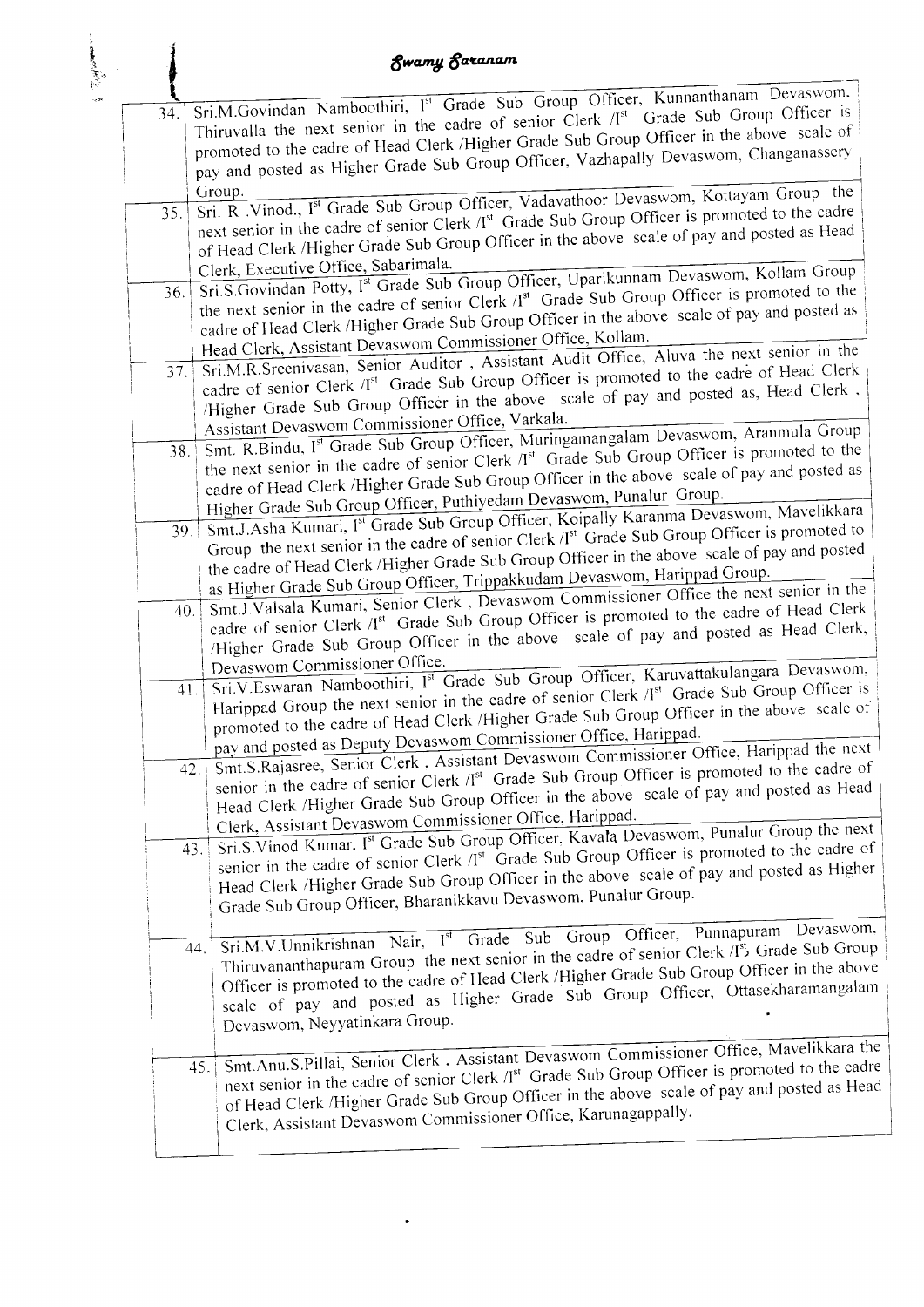|     | <b>Swamy Saranam</b>                                                                                                                                                                                                                                                                                                                                                          |
|-----|-------------------------------------------------------------------------------------------------------------------------------------------------------------------------------------------------------------------------------------------------------------------------------------------------------------------------------------------------------------------------------|
| 46. | Sri.S.Sreenivas, Ist Grade Sub Group Officer, Manacadu Devaswom, Thiruvananthapuram<br>Group the next senior in the cadre of senior Clerk $/Ist$ Grade Sub Group Officer is promoted to<br>the cadre of Head Clerk /Higher Grade Sub Group Officer in the above scale of pay and posted<br>as Higher Grade Sub Group Officer, Ulloor Devaswom, Ulloor Group.                  |
| 47. | Sri.S.Vimal Kumar, Senior Clerk, Finance & Accounts Office the next senior in the cadre of<br>senior Clerk /I <sup>st</sup> Grade Sub Group Officer is promoted to the cadre of Head Clerk /Higher<br>Grade Sub Group Officer in the above scale of pay and posted as Head Clerk, Finance And<br>Accounts Office.                                                             |
| 48. | Sri.S.Smithin, Ist Grade Sub Group Officer, Arukalikkal Devaswom, Kottarakkara Group the<br>next senior in the cadre of senior Clerk /I <sup>st</sup> Grade Sub Group Officer is promoted to the cadre<br>of Head Clerk /Higher Grade Sub Group Officer in the above scale of pay and posted as<br>Higher Grade Sub Group Officer, Thrippara Devaswom, Aranmula Group.        |
| 49. | Sri. P.S.Vishnu, Ist Grade Sub Group Officer, Kavalayoor Devaswom, Varkala Group the next<br>senior in the cadre of senior Clerk /Ist Grade Sub Group Officer is promoted to the cadre of<br>Head Clerk /Higher Grade Sub Group Officer in the above scale of pay and posted as Higher<br>Grade Sub Group Officer, Kazhakkutom Devaswom, Ulloor Group.                        |
| 50. | Smt.L.Aswathy, Senior Clerk, Assistant Devaswom Commissioner Office, Neyyattinkara the<br>next senior in the cadre of senior Clerk /I <sup>st</sup> Grade Sub Group Officer is promoted to the cadre<br>of Head Clerk /Higher Grade Sub Group Officer in the above scale of pay and posted as Head<br>Clerk, Assistant Devaswom Commissioner Office, Neyyatinkara             |
| 51. | Sri.R.Hariraj, Senior Clerk, Board Office the next senior in the cadre of senior Clerk /Ist<br>Grade Sub Group Officer is promoted to the cadre of Head Clerk /Higher Grade Sub Group<br>Officer in the above<br>scale of pay and posted as Head Clerk, Vigilance<br>Office,<br>Thiruvananthapuram.                                                                           |
| 52. | Sri.S.Arun, Ist Grade Sub Group Officer, Thaliyil Devaswom, Thiruvananthapuram Group the<br>next senior in the cadre of senior Clerk /I <sup>st</sup> Grade Sub Group Officer is promoted to the cadre<br>of Head Clerk /Higher Grade Sub Group Officer in the above scale of pay and posted as<br>Higher Grade Sub Group Officer, Venganur Devaswom, Neyyatinkara Group.     |
| 53. | Smt.G.S.Bindu, Senior Clerk, Assistant Devaswom Commissioner Office, Punalur the next<br>senior in the cadre of senior Clerk /Ist Grade Sub Group Officer is promoted to the cadre of<br>Head Clerk /Higher Grade Sub Group Officer in the above scale of pay and posted as Head<br>Clerk, Assistant Devaswom Accounts Office, Thiruvananthapuram.                            |
| 54. | Sri.Aravind .S.G.Nair, I <sup>st</sup> Grade Sub Group Officer, Mithranandapuram Devaswom,<br>Thiruvananthapuram Group the next senior in the cadre of senior Clerk /I <sup>st</sup> Grade Sub Group<br>Officer is promoted to the cadre of Head Clerk /Higher Grade Sub Group Officer in the above<br>scale of pay and posted as Head Clerk, Devaswom Accounts Office.       |
| 55. | Sri.Syam Prakash, Senior Clerk, Devaswom Commissioner Office the next senior in the cadre<br>of senior Clerk /Ist Grade Sub Group Officer is promoted to the cadre of Head Clerk /Higher<br>Grade Sub Group Officer in the above scale of pay and posted as Head Clerk, Devaswom<br>Commissioner Office.                                                                      |
| 56. | Smt. R.Revathy, Ist Grade Accountant, Aranmula Devaswom, Aranmula Group the next<br>senior in the cadre of senior Clerk /Ist Grade Sub Group Officer is promoted to the cadre of<br>Head Clerk /Higher Grade Sub Group Officer in the above scale of pay and posted as Higher<br>Grade Sub Group Officer, Omalloor Devaswom, Aranmula Group.                                  |
| 57. | Smt.P.K.Leena, Senior Clerk, Executive Office, Sabarimala the next senior in the cadre of<br>senior Clerk /I <sup>st</sup> Grade Sub Group Officer is promoted to the cadre of Head Clerk /Higher<br>Grade Sub Group Officer in the above scale of pay and posted as Head Clerk, Board Office.                                                                                |
| 58. | Sri.N.Ajithkumar, Ist Grade Sub Group Officer, Ayyankoikkal Devaswom, Ambalapuzha<br>Group the next senior in the cadre of senior Clerk /I <sup>st</sup> Grade Sub Group Officer is promoted to<br>the cadre of Head Clerk /Higher Grade Sub Group Officer in the above scale of pay and posted<br>as Higher Grade Sub Group Officer, Kalarcode Devaswom, Ambalappuzha Group. |

 $\ddot{\phantom{0}}$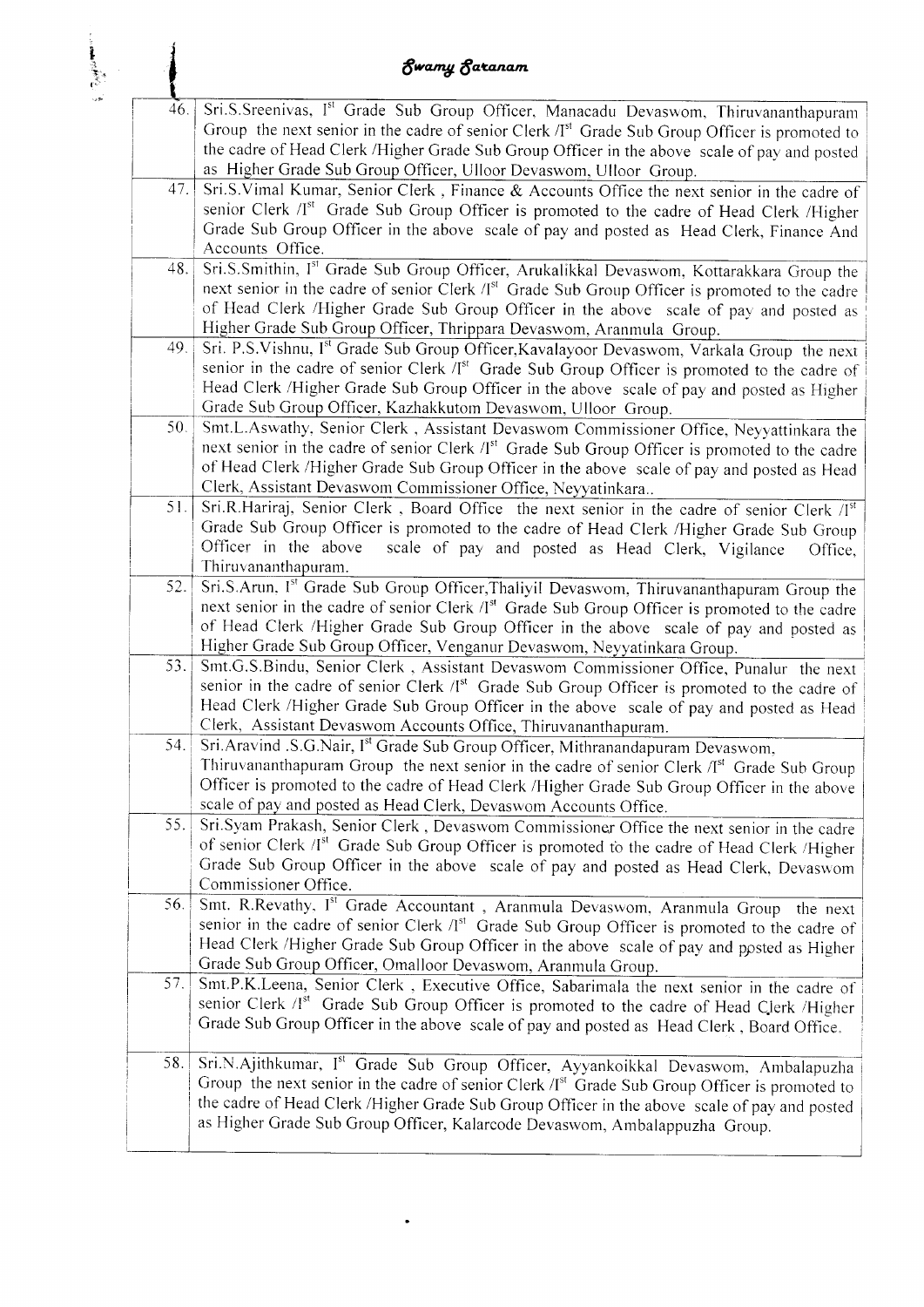|     | Swamy Saranam                                                                                                                                                                                       |
|-----|-----------------------------------------------------------------------------------------------------------------------------------------------------------------------------------------------------|
|     |                                                                                                                                                                                                     |
| 59. | Sri.V.Jayakumar, Ist Grade Sub Group Officer, Manalil Devaswom, Kollam Group the next                                                                                                               |
|     | senior in the cadre of senior Clerk /I <sup>st</sup> Grade Sub Group Officer is promoted to the cadre of<br>Head Clerk /Higher Grade Sub Group Officer in the above scale of pay and posted as Head |
|     |                                                                                                                                                                                                     |
|     | Clerk, Devaswom Accounts Office.<br>Smt.V.Ambili Devi, Senior Clerk, Assistant Devaswom Commissioner Office, North Paravur                                                                          |
| 60. | the next senior in the cadre of senior Clerk /I <sup>st</sup> Grade Sub Group Officer is promoted to the                                                                                            |
|     | cadre of Head Clerk /Higher Grade Sub Group Officer in the above scale of pay and posted as                                                                                                         |
|     | Head Clerk, Assistant Devaswom Commissioner Office, Ulloor.                                                                                                                                         |
|     | Smt.B.S.Geethu Chandran, Senior Clerk, Assistant Devaswom Commissioner Office.                                                                                                                      |
| 61. | Thiruvananthapuram the next senior in the cadre of senior Clerk /I <sup>st</sup> Grade Sub Group Officer                                                                                            |
|     | is promoted to the cadre of Head Clerk /Higher Grade Sub Group Officer in the above scale of                                                                                                        |
|     | as Head Clerk, Assistant Devaswom Commissioner<br>posted<br>and<br>pay                                                                                                                              |
|     | Thiruvananthapuram.                                                                                                                                                                                 |
| 62. | Smt.P.S.Chitra, Senior Clerk, Assistant Devaswom Commissioner Office, Neyyattinkara the                                                                                                             |
|     | next senior in the cadre of senior Clerk /I <sup>st</sup> Grade Sub Group Officer is promoted to the cadre                                                                                          |
|     | of Head Clerk /Higher Grade Sub Group Officer in the above scale of pay and posted as Head                                                                                                          |
|     | Clerk, Devaswom Accounts Office.                                                                                                                                                                    |
| 63. | Smt.S.Sreelekha, Ist Grade Sub Group Officer, Pathanamthitta Devaswom, Aranmula Group<br>the next senior in the cadre of senior Clerk /I <sup>st</sup> Grade Sub Group Officer is promoted to the   |
|     | cadre of Head Clerk /Higher Grade Sub Group Officer in the above scale of pay and posted as                                                                                                         |
|     | Higher Grade Sub Group Officer, Cheriyanadu Devaswom, Aranmula Group                                                                                                                                |
|     | Smt.B.Maya, Senior Clerk, Board Office the next senior in the cadre of senior Clerk /I <sup>st</sup> Grade                                                                                          |
| 64. | Sub Group Officer is promoted to the cadre of Head Clerk /Higher Grade Sub Group Officer in                                                                                                         |
|     | the above scale of pay and posted as, Head Clerk, Board Office.                                                                                                                                     |
| 65. | Sri.K.K.Eswaran Namboothiri, Ist Grade Sub Group Officer, Parappadam Devaswom,                                                                                                                      |
|     | Kottayam Group the next senior in the cadre of senior Clerk /I <sup>st</sup> Grade Sub Group Officer is                                                                                             |
|     | promoted to the cadre of Head Clerk /Higher Grade Sub Group Officer in the above scale of                                                                                                           |
|     | pay and posted as Head Clerk , Board Office.                                                                                                                                                        |
| 66. | Smt.S.Preethi, Senior Clerk, Devaswom Commissioner Office the next senior in the cadre of                                                                                                           |
|     | senior Clerk /I <sup>st</sup> Grade Sub Group Officer is promoted to the cadre of Head Clerk /Higher                                                                                                |
|     | Grade Sub Group Officer in the above scale of pay and posted as Head Clerk, Devaswom                                                                                                                |
|     | Commissioner Office.                                                                                                                                                                                |

This order will take effect on 06.10.2017

 $sd/-$ **Devaswom Commissioner** 

### Copy to

- 1. The Secretary, Travancore Devaswom Board, (with Covering Letter)
- 2. The Commissioner for Thiruvabharanams, Aranmula
- 3. The Chief Engineer (General)
- 4. The Chief Engineer
- 5. The Superintendent of Police (Vigilance & Security)
- 6. The Finance & Accounts Officer
- 7. The Devaswom Accounts Officer
- 8. The Executive Officer, Sabarimala
- 9. The Director, Cultural Affairs
- 10. The Deputy Devaswom Commissioner,
	- Thiruvananthapuram/Pathanamthitta/Haripad/Vaikom
- 11. The Assistant Devaswom Commissioner